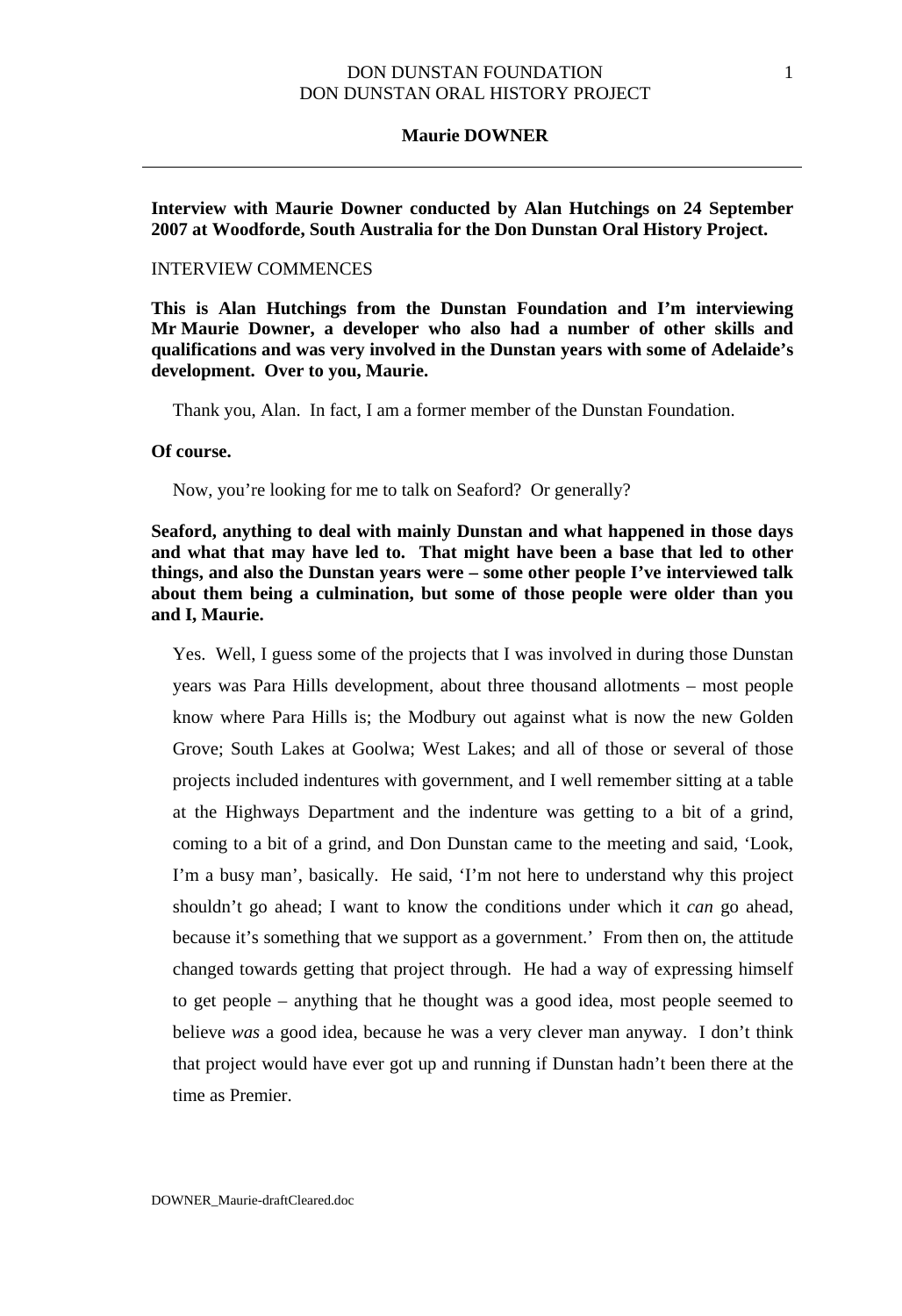### **Maurie DOWNER**

Similarly, other projects that we were involved in, even when he was still the Leader of the Opposition  $-$  he started out, by the way, as being the company solicitor back in the good old days of Dunstan, Lee, Taylor and Lynch.

### **And Roder.**

Roder, yes. And so we had known of him for a lot of years, not that he physically did a lot of work for us, but his company did. And there is no doubt in my mind that, as a planner in a period when there really weren't too many planners around, he was a gifted planner. He could see the future, he could see things that a lot of other people couldn't see, and I think a lot of that era – I mean, they were very heady years. Adelaide was ramping ahead and they were just wonderful years to be involved in, whereas now we find that basically you go in and it's more about, almost seems as though, 'How can we stop this happening? Because there's been so many bad things happen before, we shouldn't be doing anything until we work out what we're going to do.' But there is no-one there that is working out what we *should* be doing. We need people, strategic planning, and there aren't many of them. There are not many gifted people that can plan a new town.

I mean, if we look back, Alan, I know you were involved in the Monarto project. If only we'd put Monarto on hold, what a great piece of land that would be to expand Adelaide today. And so at the time there were many passionate people that said, 'This is something not for today but for tomorrow', and instead of people accepting that and putting it on the table and leaving it there for the future we lost it. It's a great place for the zoo, but the zoo could have been there, too. But that's the sort of thing: planning is not tomorrow, it's further down the track, and we don't have anybody doing that in Adelaide. It's a bit of hit-and-miss. 'We need another piece of land', so they grab Port Wakefield or a piece of land at Buckland Park which floods every few years, 'Let's turn that into housing.' That's really not a plan.

**No. I think I couldn't agree more, Maurie, but going back to those days you mentioned Dunstan coming in when you were trying to put the indenture to bed, so to speak. Were there any other particular events like that, or occasions where he may have sort of cut through?**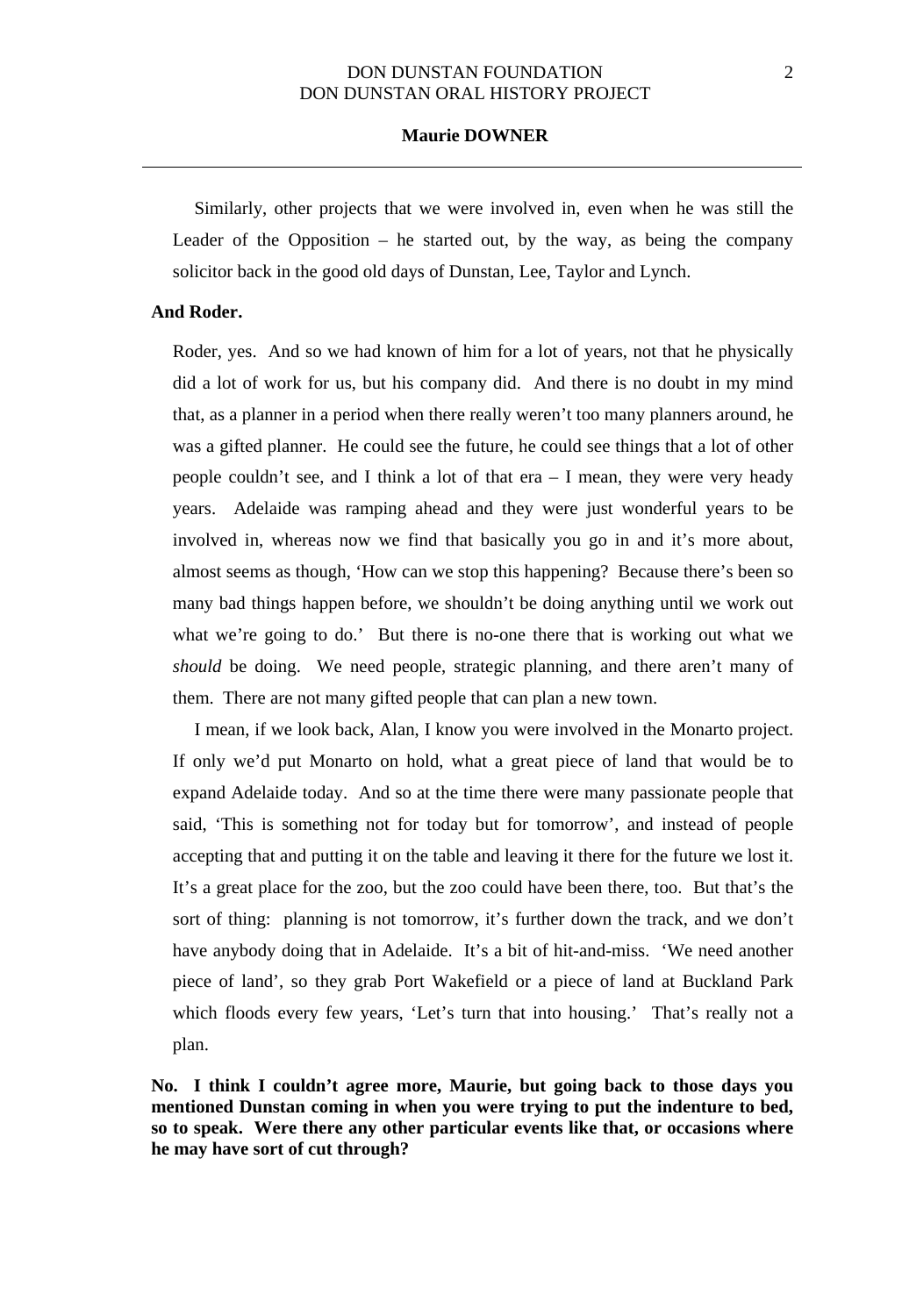### **Maurie DOWNER**

Well, I think we're all looking for a leader, I think most people, most of us are followers; and I think that meeting demonstrated to me that there are a whole lot of government departments involved – in those days it was Highways Department, what the fancy name is today; I don't think there were any planning people there – oh, there probably was someone from the State Planning – but they were all looking for leadership and he gave that leadership. He was the one that said, 'We want this project to proceed with all the right conditions.' He wasn't there to say, 'It's got to proceed at any cost', but, 'Examine how this project can proceed and the conditions under which it can go ahead.' That's basically what he was putting on the table, because from the State point of view he felt that it was a good idea – not directing them to do it, but actually I guess giving them all a reason for looking at it as a project that should proceed rather than something you should stop. That was his task that I saw that day.

# **So let's go back to those days: there was West Lakes; Golden Grove was a bit later, wasn't it?**

Yes, that came a little later. But nevertheless went ahead with the same indenture deal, the same people who did the indenture for West Lakes did Golden Grove, same company as the old Lynch Meyer as it turned out, Kevin Lynch. And basically the Government said, 'Look, we want to do this but we want all the right ground rules put in place.' It was the planning and infrastructure planning and human services planning and all of those things that were put in place in the indenture which made Golden Grove a great place to go. It was predetermined for them. And to some extent the Seaford one, we actually produced the master plan and that became a planning document for the whole scheme and it detailed all the human services that were required to go in, and that really is a product not of Don Dunstan's era but of the process that he put in place for other projects, and again that was also Lynch Meyer were the solicitors behind this proposal, and Geoffrey Walker, who did the planning, and people understood – Government understood and public servant people understood – the great contributions that this sort of project could bring if it were master-planned.

# **Yes. I'm looking at the Seaford brochure and it really is a classic case study of how to plan a new town, as much as anything.**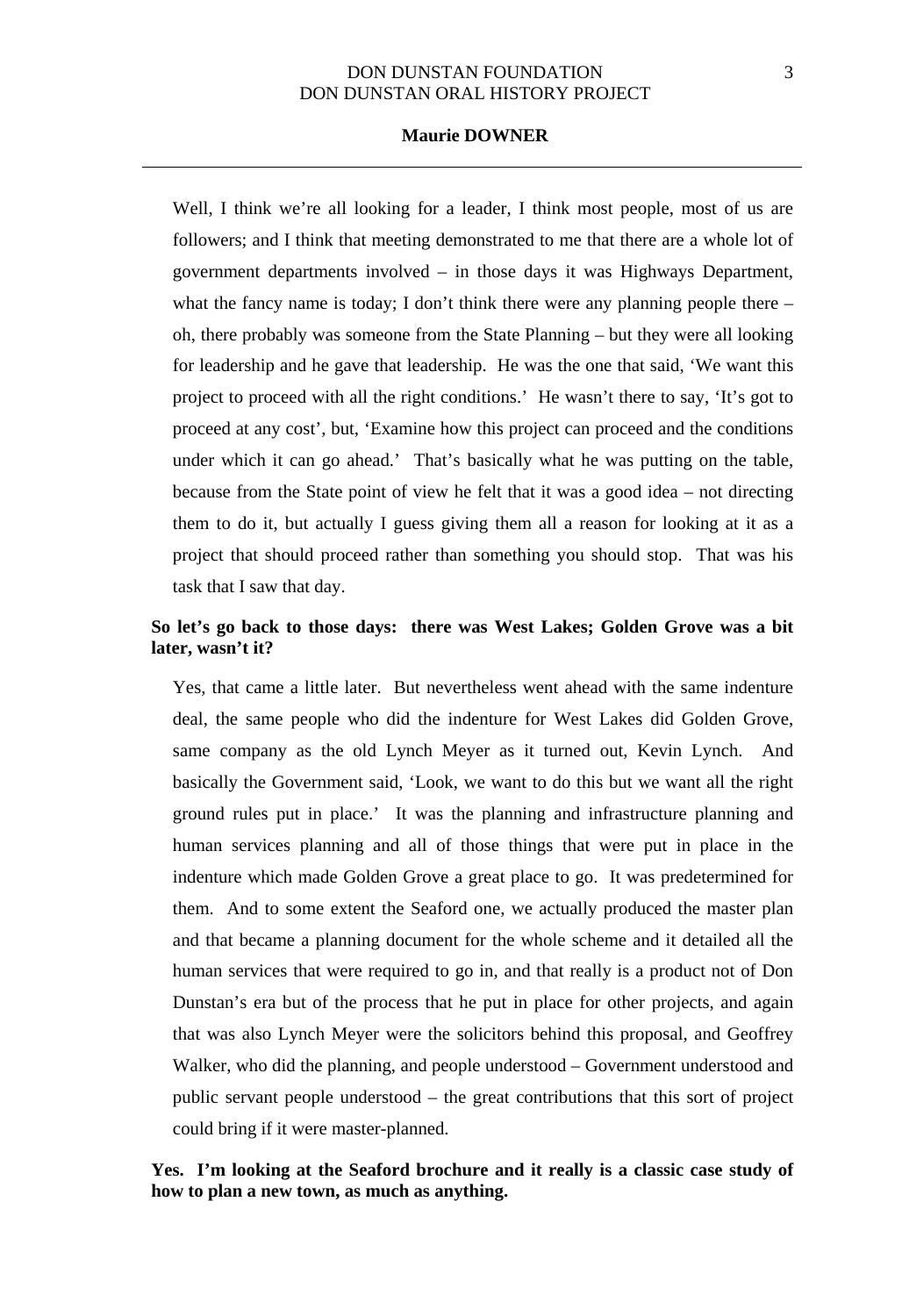#### **Maurie DOWNER**

Absolutely.

**And with the neighbourhood centres and Seaford District Centre itself – I shouldn't rave on too much about the planning of it, I don't want to give people a planning lecture, but you're right, I suppose – well, I don't want to interview myself here, but this is a tremendous opportunity to put on tape, I suppose, the fact that in many ways Seaford was the last product of the Dunstan era in some ways.**

In a way it was, yes.

**You know, the way that, as you've said, he set up a certain approach in the '70s in his day of West Lakes, the indenture there, the rules so to speak, the way that we set up the policies for Monarto, Golden Grove, Seaford and these all fell within Stuart Hart's '62 plan, within the boundary of the '62 plan, and of course it was Dunstan, wasn't it, who got the** *Planning and Development Act* **too, which made the '62 plan the strategy.**

That's right. Well, it's interesting that John Bannon was the Premier of the State when we did Seaford, so basically we had the same sort of doctrine, I suppose, handed down from Labor, the Dunstan Labor era, which was carried on. And I think everywhere in Australia actually believes that some of the planning we've done is quite unique. It's held up as a model, the West Lakes and the indenture system, because it's like a contract. We have to contract that we will produce all of these things so the Government can embody in that indenture all the things they want. You know, 'We want cycling paths', and all the industry, we put a main street in here, in Seaford, the district shopping, the local shopping, the transport, it's all documented before the indenture is signed, and so that master plan was actually in the indenture when we signed it.

**Yes. Yes. Looking through the brochure, one of the things that catches my eye is this large section on – well, it was only a small brochure so I won't say it's too large, but in bold writing with good policies 'human services and facilities' and that goes back to my own memory of the way that those days and that type of thing was thrashed into us –**

Yes.

# **– and that could have only been thrashed into us if it had the support right at the top.**

Yes. That's right. It had to have leadership, otherwise – I mean, the government departments acted quite independently of each other, or seemed to be, and there was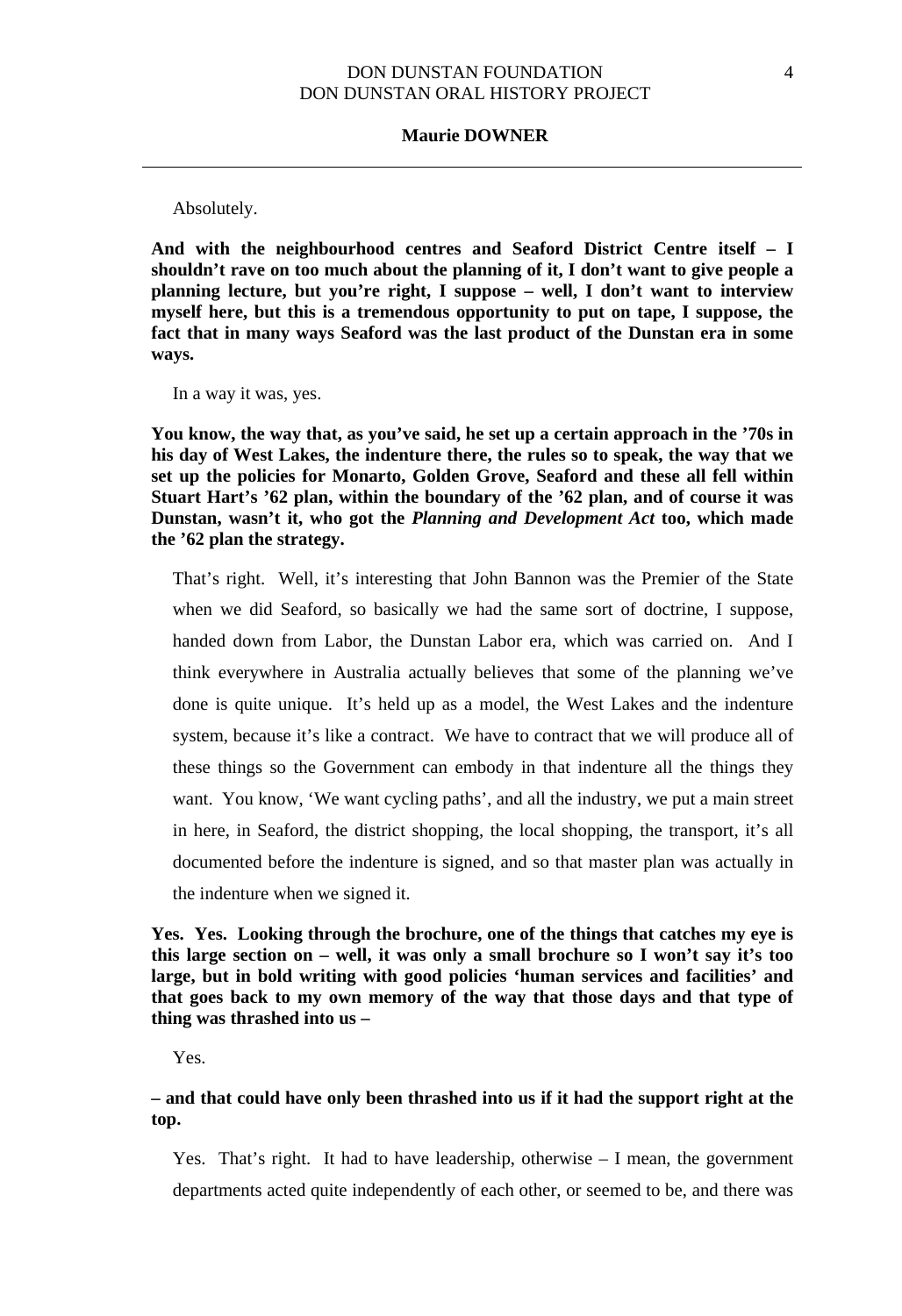### **Maurie DOWNER**

nobody that sort of co-ordinated in a group. The human services side of the delivery system provided that co-ordination. If you were getting a bit of a hang-up with the Highways Department because you couldn't get a road, then they would go out and talk to Johinke and say, 'Why can't we do this, because this is what the community needs?' and it happened. So it was a unifying time and a unifying practice that he put in place through the indentures.

# **From the outside, Maurie, looking in at government – I don't want to put words into your mouth, but from what you're tending to say there were the politicians, there were the ministers, and there were the senior people like Keith Johinke, Stuart Hart I suppose.**

Yes.

#### **How did you see them working together from your point of view?**

Well, I think they wanted to work together, because those fellows got the top jobs because they had some sense of vision for the State, as opposed to the old-fashioned idea of the engineer-in-chief that was really an engineer who, God bless him, was there to deliver the water and he didn't do anything else, and so when you wanted pipes and wires they would be delivered but when he was ready, when his budget allowed; and you needed better than that. You needed something which coordinated all these activities so that they all arrived in time for people to be there. When we were at Seaford we opened the first school about twelve months after the first residents moved in. There was a local school at Seaford which they could travel to, but they had their own school. So we quickly found that people came to Seaford because there was the school, the shops were already there, we organised bus services. They actually had facilities that the people in the old Seaford next door didn't have, and people were looking for that. It's the whole holistic planning that actually makes a community. You leave out some of those things and they feel as though they're deprived. In the paper this morning there was an article on one of the northern suburbs, which a group have been looking and found out it's some of the most deprived facilities area in South Australia. Now, it's been there for twentyodd years. It's not good enough. No wonder people are unhappy when you can't get – the very basic things of life are not available to you. And so I think, coming from the other way, it's all about timely provision of human services that actually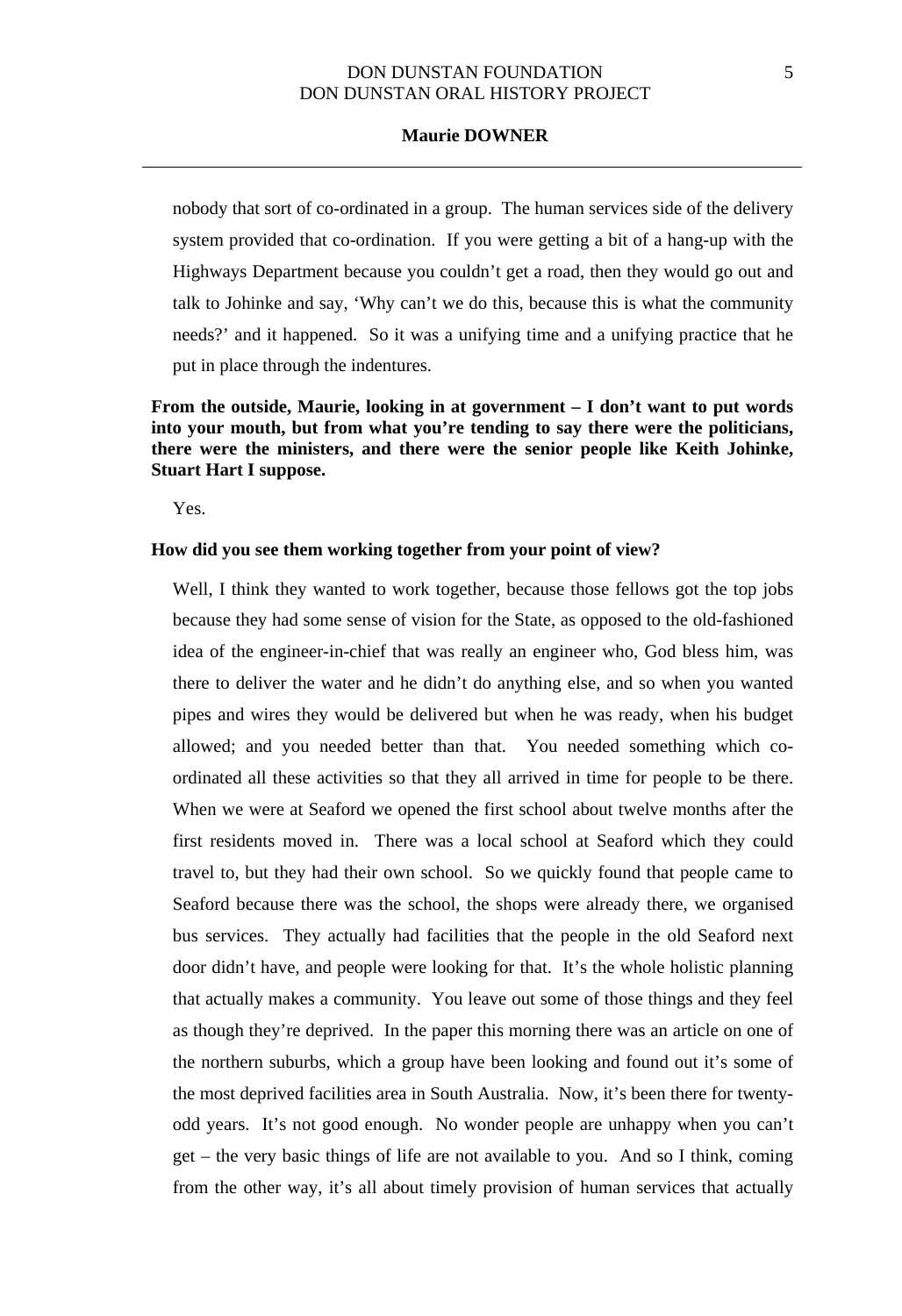### **Maurie DOWNER**

binds your community together, and that's why the West Lakes and the Golden Grove examples were such good examples.

### **Moving out of town for a bit, South Lakes – remind me, was South Lakes, that was started around about the time as West Lakes, wasn't it, or a bit earlier?**

Yes, about the time of West Lakes. Oh, yes, it's just over forty years ago. Yes, forty years ago we started. Interestingly, again, that, although there was no indenture there, there were a group of people that actually had a vision and Don Dunstan eventually bought a house down there, not because of the development but he thought, 'Well, this is not a bad place to be', and in fact his first wife still owns it or the children still own it.

The local council wanted development, and Max Leiberman and I think a lot of people would say it was a pretty good developer in South Australia, and we took all this group of people down, including Dunstan, and we said, 'Look, we've got this dream and what you see today is  $---$ .' I mean, a lot of people would say, 'Well, it's not all *that* good', but for forty years ago – it's got a golf club, it's got facilities, it's got everything you need in the town – it was a good little development to hang on to the existing old Goolwa, which at that stage wasn't very big at all, as opposed to some other areas which, you know, you go along and subdivide thirty blocks, you give absolutely no facilities, there's no buses, people have to find their own way to services: that's the old-fashioned way of doing things.

# **In my career I've seen a few so-called 'golf course subdivisions' where the golf course never gets built.**

No. (laughter) Well, we celebrated the fortieth year of the golf club just recently, and we celebrated again – well, I hit off a ball with that, because I built the course. But it was a lot of fun.

No, look, I think bigger developments with better planning are the way of the future, taking a large slab of land – and Buckland Park I guess is a good example, whether it's appropriate to build it there, but that piece of land has been talked about for development for a long while. There have been many, many attempts to do a sort of a plan over it. But you need to do a study of the whole area and decide firstly whether or not it's even worth considering as an extension to the city of Adelaide,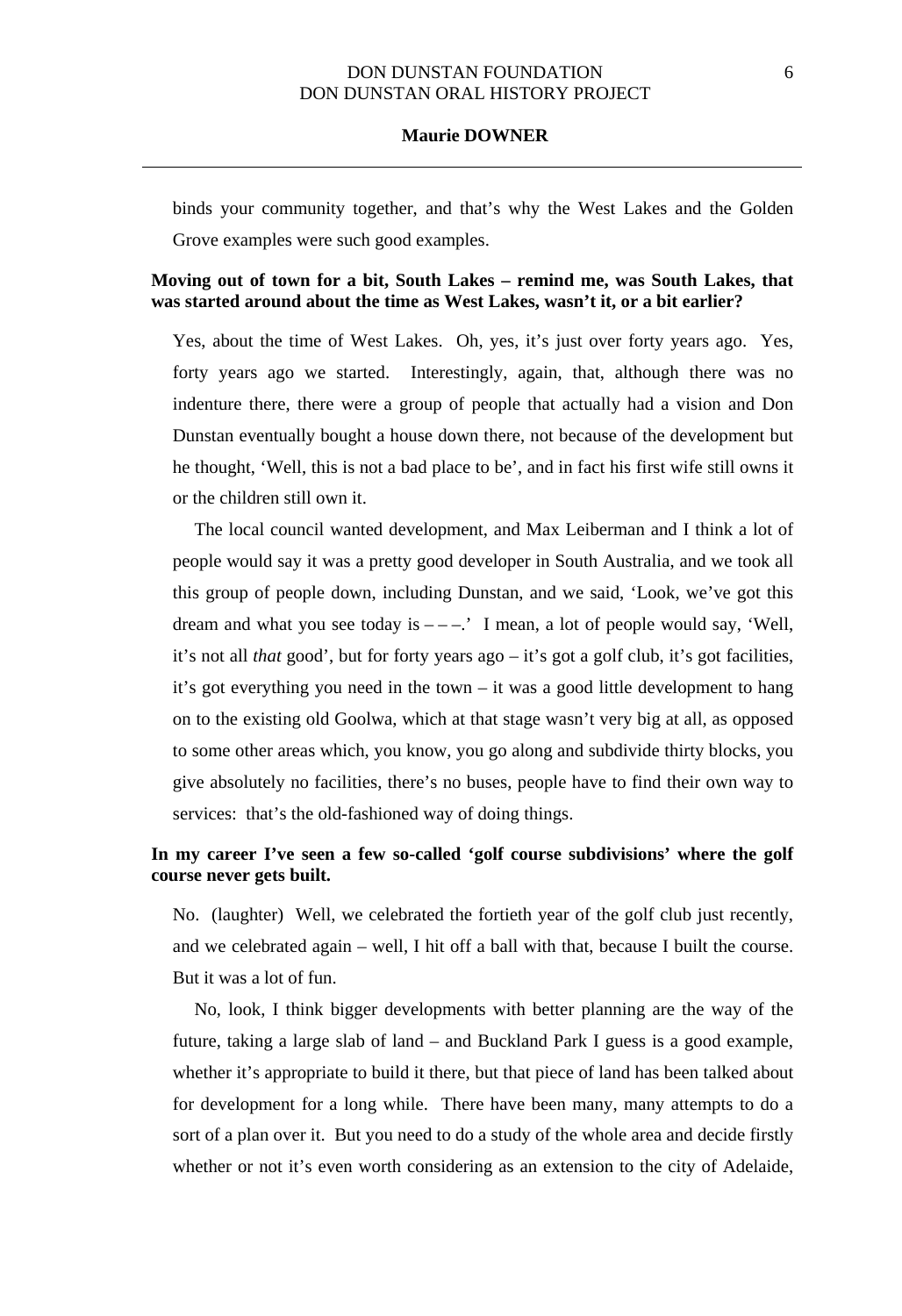and to plan it and to plan all the facilities. Otherwise it'll be worse than some of the northern parts, I guess, of Elizabeth.

I mean, Elizabeth is a well-planned place, very well-planned, and a lot of people – still people still refer to Elizabeth, but my own folks lived in Elizabeth and it was a well-planned facility. They had everything they needed there. Sure, some of the people didn't have a lot of money in those days – Mum and Dad's house cost about two thousand, seven hundred and eighty pounds, if I remember rightly – but what a well-planned place it is. We shouldn't be just taking a little twenty-hectare piece of land and subdividing it next to something else; we should be planning, if we're going to plan any more in the south and if we're going to go ahead with Sellicks Beach and those areas, for God's sake let's have a master plan for the whole area before we start, and then you can start developing the thing in a way where in fact the developers actually have to contribute to the buses and provision of buses and shopping and all of those things rather than someone goes in, makes a kill, makes a lot of money and goes off but nothing is provided for the centres or the bicycle paths. Lots of subdivisions with bicycle paths lying on the plan but no paving, no landscaping, no nothing.

### **Yes.**

Crime prevention at Seaford was a big issue. We spent an inordinate amount of time putting together a crime prevention study, and a lot of those things are very simple: like when you're building a park make sure that the understorey of the trees is clear so that there is no place for people to hide, and that sort of thing. If you're going to put in a playground, let it be in a position where it can be overseen by people around there, don't put it in a backyard where developers usually what they like to do is give the worst bit of land in the estate for a reserve, a piece that's no good to build on you call it a reserve. Done it myself at times. But that's not – the reserve should be put in the best possible position where it's easily serviced by a community and the overlooking of that facility is very useful. It does bring other conflicts, of course, like when you put in a half-court tennis court –

#### **Of course.**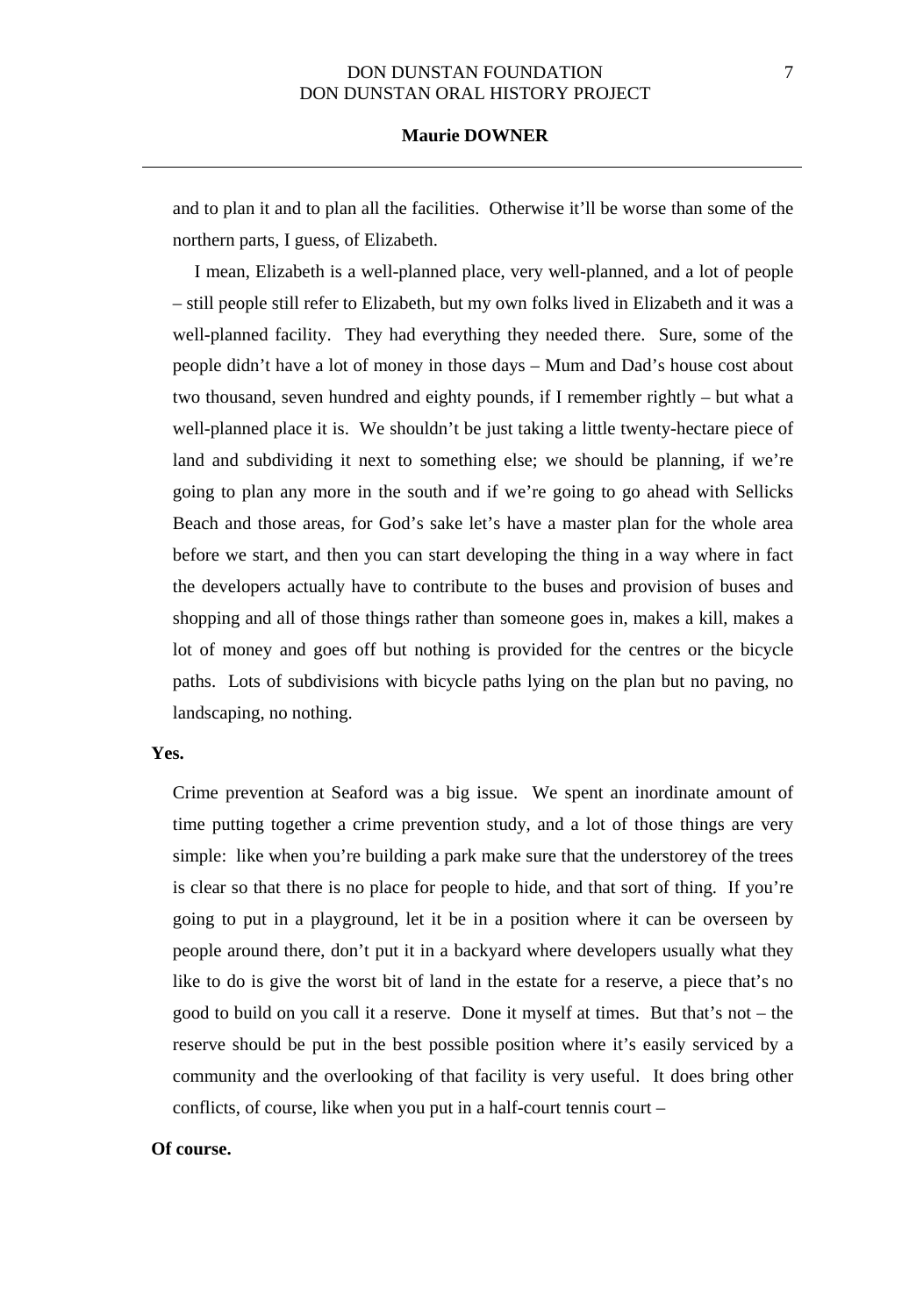### **Maurie DOWNER**

– or a basketball ring and the young blokes get over there and they thump, thump, thump until about midnight having shots at goals and people go over and saw the net down and things like that. So there are always those conflicts, but that's a people conflict. The idea of where you put the park should be right; the fact that one silly old man like me used to sit and look out his window and he hated them using it, we should have moved him rather than move the goalpost.

# **Well, those sorts of conflicts have always been around, Maurie. It's like Rundle Street East with everyone who's shifted in there wanting to live it up till nine at night.**

(laughter) Yes. Yes, you're right. Well, we were involved in the East End too, of course – in fact, we had our offices at the bottom end of Rundle Street – and we saw it change, and we didn't move on because we didn't like what we saw; we moved on because we were looking to expand. But it was a great place to live, work and play. I only actually worked there, but there are all those facilities available, which is what a city has to have. Rundle Mall suffers from the fact that it doesn't live beyond nine until six, which is very tragic.

# **Thanks, Maurie. Do you want to say anything about the Dunstan Foundation itself, seeing you were a founder member, weren't you, on the board?**

Yes, I was a member.

### **You were one of the foundation members of the board.**

Yes. Look, I enjoyed my time but I think the reality is we all have a time. You know, your enthusiasm  $-$  I suppose when I first started there was a group of likeminded people that had experienced the Dunstan era. Jim Jarvis and I went there at about the same time, and we were actually indoctrinated to the beliefs of Dunstan. I mean, he did so much good in this State. But after a while you find yourself almost getting stale or tired and I felt it was time to go, and I looked at the quality of the people coming on the Foundation and they'd moved on. They hadn't been around in the Dunstan era. All they knew about the good things they heard to inspire them, but – I'm not sure he's still there, Spoehr? A lady, Edwards, from Flinders University – I used to find that I could sit there and almost think I was hearing Don Dunstan's words again: they were people that were passionate about South